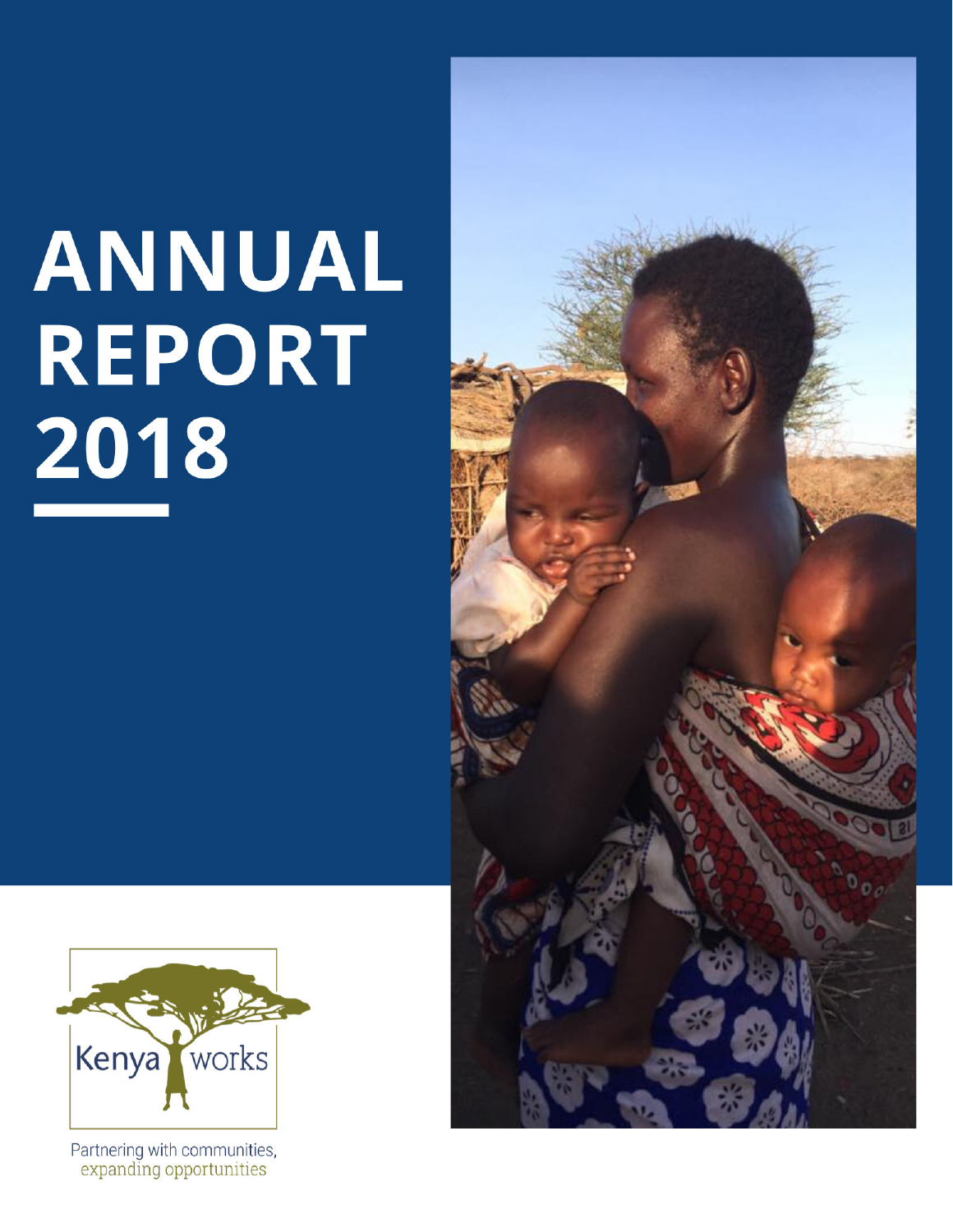### **Statement of Impact | 2018**

Kenya Works taps into the power of community to create lasting, dignity-building opportunities for impoverished women and children in Kenya.

We are a US-based 501(c)3 organization with deep roots in Kenya, supporting change from within the country. Using the framework of the UN 2030 Agenda and guided by Kenya's Vision 2030 Plan, we work in long-term partnership with Kenyan communities to help individuals rise up from poverty and tackle key human rights issues.

Our four core programs address period poverty; gender equity and human rights; education; and longterm partnerships with Kenyan community-based organizations. We accomplish our mission through the support of our incredible donors and the power of community. We know that when we work together, poverty is no match.

#### **Makini Pad Initiative: A Full Cycle of Opportunity Employing women while empowering girls to stay in school and stay healthy**

In 2018, Kenya Works partnered with schools and women's groups, providing 20,000 girls throughout Kenya with our Makini Pad, Makini Pad, a reusable, eco-friendly, sanitary feminine hygiene product. In Kenya, girls miss an average of 4.9 days of school each month because they lack sanitary products for periods. Known as "period poverty," this problem leaves impoverished girls at an extreme disadvantage impacting not only their education, but their self esteem. By working within schools, our program normalizes education and conversation about menstruation, building support structures for adolescent girls as well as providing a safe, effective way to manage their periods to stay in school.

Kenya's HIV/AIDS rate among adults is 6.3 percent versus 0.6 percent in the United States. In combination with the Makini Pad delivery, Kenya Works social workers facilitate a training session not mandated in Kenyan schools, including education on hygiene, HIV/AIDS and building positive self esteem. Last year, this program reached 50,000 girls.

The Makini Pad is designed and produced for Kenyan women by Kenyan women. The social enterprise is fueling development of a sustainable market and providing a meaningful revenue stream to VICODEC—a primary and vocational school in Ongata Rongai, Kenya, where the production facility is located.

- 20,000 Makini Pads were produced and distributed to Kenyan girls who would otherwise not have sanitary pads. This represents a nearly 20% growth rate from the 2017 distribution of 17,000
- This initiative provides employment to 30 women on the VICODEC campus, and a growing revenue stream for the organization
- Kenya Works expanded Makini Pad distribution into 5 new counties, reaching more girls without access to menstrual hygiene products and puberty/HIV education

#### **Kenya Works Community Works: Accelerating Human Rights Advancing Gender Equality from the Ground Up**

When Kenya's constitution passed in 2010, it created landmark legal protections for women and girls, provides equal educational opportunities, and outlaws harmful cultural practices such as female genital mutilation (FGM) and child marriage. However, legal protections have not fully translated to cultural practices, and there is still widespread gender disparity across the spectrum of leadership roles, economic advancement and gender-based violence.

Kenya Works Community Works forums are intensive 4-day workshops designed to identify gaps in information, develop a baseline of attitude, and work toward a change in behaviors. The workshops emphasize the role of positive family relationships in the development of empowered communities. Kenya Works is currently advancing the Community Works program by implementing an attitudinal shift study that will quantify change as a result of this work.

• KWCW expanded from 4 (2017) to 6 annual sessions due to high demand and positive response • Held an Anti-FGM Awareness workshop, training 242 girls to be at the forefront of fighting for a zero

- 
- To date, Kenya Works has trained 1,164 community leaders across 9 counties
- Training leaders approach has ripple effect on the KWCW program reach
- tolerance culture of FGM in Kenya.

#### **Kenya Works Education Works: Paving Paths out of Poverty**

At least 36 percent of Kenyans live below the poverty line, making it very difficult for many families to afford school fees for both private and public secondary schools, along with uniform fees, school supplies and basic nutrition. Because of this, 58% of Kenyan students do not graduate from high school.

Additionally, Kenyan schools are vastly underfunded resulting in large class size, lack of materials and dilapidated learning environments. We have partnered with numerous public and private institutions improving environments for children to be safe, learn and thrive.

Finally, nutrition continues to plague poverty-stricken children, diminishing their ability to excel in school.

Kenya Works is addressing these needs by providing comprehensive educational foundations to help kids pave their paths out of poverty. Our organization makes investments in scholarships, building and water infrastructure and providing school feeding programs.

#### *Student Sponsorship*

• 14 of 14 eligible students graduated to secondary school (high school), after successfully receiving the Kenya Certificate of Primary Education (KCPE). (Kenyan students are elibible to sit for the KCPE exam after completing the required eight-year course of Kenya primary

- 310 Kenya Works sponsored students
	- school, and must pass the exam to graduate to secondary school.)
	-
	- school success.
	- remote, rural community.

• 100 % of Kenya Works sponsored students successfully moved to their next grade level. • All KW students received personal social work guidance in being matched to a school, receiving school uniforms, school supplies and other family psycho-social support to ensure

• Additionally, 80 students and adult-learners have completed computer training at Kenya Works-supported Information Communications Technology Center to date. The center serves otherwise unmet community access to computer and technology training in a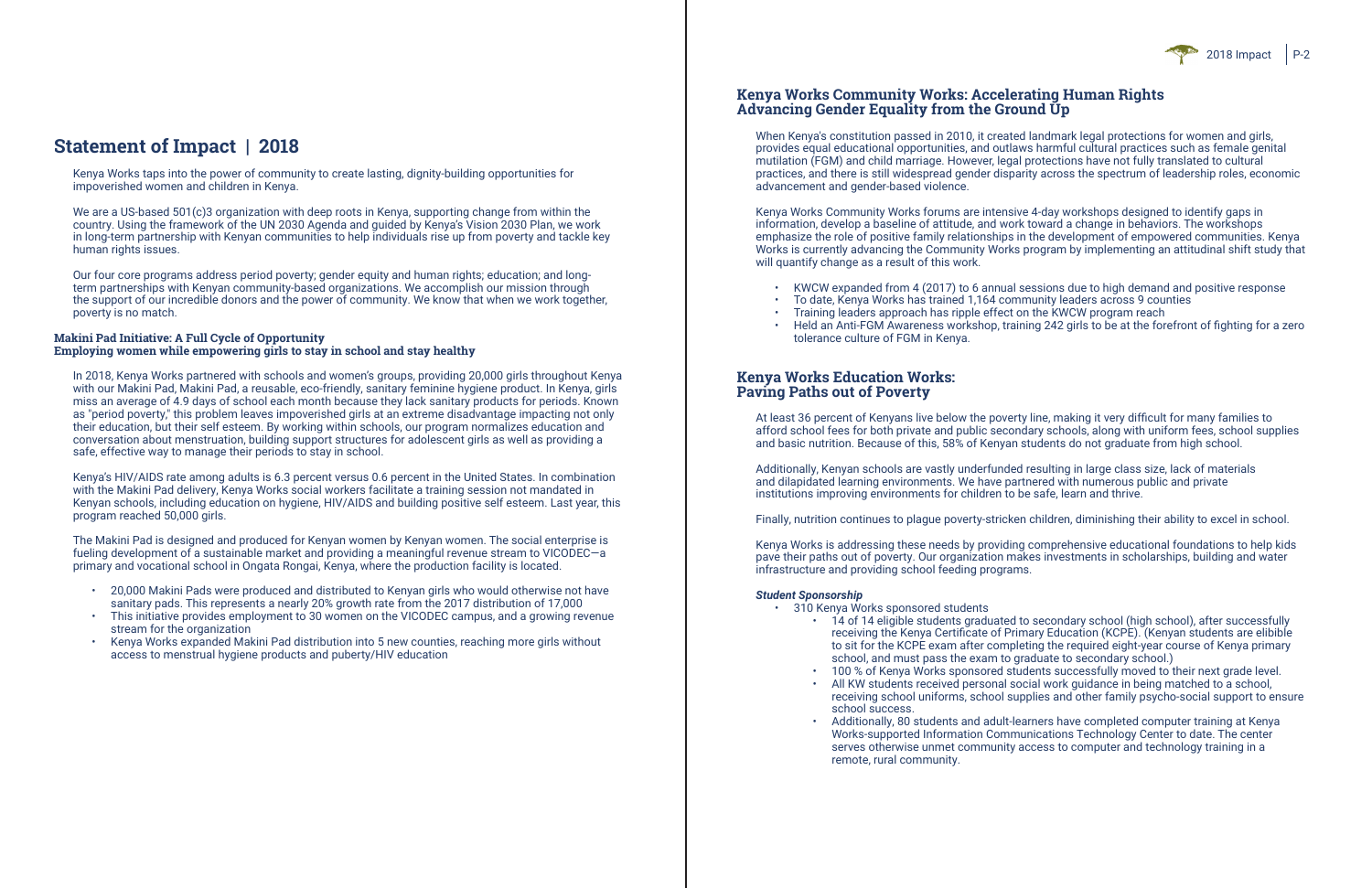

#### *Buildings & Water Tanks*

Kenya Works partnered with Oloomayiana, a pastoral Maasai community and school suffering from extreme drought during the extended dry seasons of past several years

- In 2018, Kenya Works constructed a 110,000-liter water tank—our 4th completed water tank project.
- Tank was constructed with a room on top—an economical and attractive means of constructing a central resource room. It will serve as a community center and class room.
- Additionally, Kenya Works added on to the existing school room, providing a new classroom that can hold up to 50 students.

Kenya Works completed maintenance on two schools in our existing partnership base:

- Nakeel Primary School: Roof repair project
- Kotanje Pre-School: Painted entire school on a facility built by Kenya Works in 2014

#### *Nutrition / Feeding Program*

Lack of reliable, healthy meals continues to plague students in Kenya. In 2018 we grew our investment for in-school feeding programs by over 30%, now reaching 4,548 students with daily nutrition.

- NEW: Kenya Works launched a new feeding program at Baba Gustone's Special School in Homabay to provide 240 special needs students a daily nutritious meal
- NEW: Kenya Works has joined with MCEDO Beijing school in Nairobi's Mathare slum to provide a daily meal for 505 students
- EXISTING FEEDING PROGRAM PARTNERS:
	- VICODEC: 2,925 students receive a daily meal
	- MIALE 520 students receive a daily meal
	- TAPA Preschool: 400 students receive a daily meal

#### **Kenya Works Partnership Works:**

We are continuing to invest in long-term partnerships with community-based organizations building local capacity for change from within.

#### **Miale ya Tumaini:**

Miale ya Tumaini opened its doors in 2014 as a feeding center in the Kware Slums. Kenya Works is its primary funding partner, and the two organizations work closely to develop the center as it addresses a growing number of the community's deep needs.

Miale ya Tumaini's founding principal is to provide psycho-social support to the community in combination with nutrition and a link to school partnerships to ensure that its member children are actively attending and thriving at school. In addition, the organization provides guidance to parents in need further building community.

- $\cdot$  5 teachers, growing to 7 in 2019
- 1 cook, 1 administrator, and 1 cleaner
- 17 employees in our workshop
- the school, funding approximately 50% of annual budget.

In 2018, with Kenya Work's funding, Miale ya Tumaini opened an emergency shelter to provide women and children safe harbor from the streets. Programs are continuing to grow, and a new feeding location is underway in 2019.

#### **Emergency Shelter:**

- Built and furnished facility in 2018
- Often at capacity with up to 61 children on any given night
- Serves as emergency lodging as well as extended stay and counseling for longer-term intervention situations
- Examples include a 12-year-old mother and her 13-month-old baby; and a child forced to miss school in order to earn money selling sweets



#### **Feeding Program:**

- Averaging 535 daily meals
- 

• Expanding to satellite location in Gataka Slums in 2019 to feed an additional 200 children

#### **Counseling**

- 1,120 counseling sessions were provided to 480 clients in 2018
- Supports psycho-social growth out of the streets to excel in school and society
- is a cornerstone of Miale's strategic role in fostering leadership skills.
- situationsevaluate issues children and families are facing to proactively address solution

• Empowerment and mentorship training in 2 neighboring primary schools serving 4,000 students • More than 700 home visits to evaluate the needs of children within their living situations. ing

#### **Preschool**

• Launched in 2018 to address the gap in children's readiness for age-appropriate class level

#### **TAPA (Transform A Person Africa):**

TAPA provides an early-childhood program for the children of Kibera Slums—one of the world's largest slums. In addition to providing a safe, happy learning environment, TAPA also provides daily nutrition for its students, as well as an evening meal for current and past students. TAPA also provides school supplies, uniforms and financial stipends to its graduates to help ensure continued school success. As a means of employing impoverished parents in the community and creating reliable revenue generation to offset expenses, TAPA has a successful school uniform business.

#### **Students**

- 100 current day students
- Growing to 130 with new academic year Jan 2019

#### **Employment**

• Uniforms business provides employment to poor parents, while providing a revenue source for

#### **Once a TAPA member, always a TAPA member**

• Over 300 children have graduated from TAPA, and continue to benefit from our program with:

• 7 out of 8 TAPA children who took class 8 national exams (KCPE) are joining high school, and 1

- - new set of uniforms every school year
	- school supplies every term
	- evening dinner
- is repeating class 8
	- these children to high school

• TAPA is giving cash of \$100 USD to each parent and guardian to enable them to take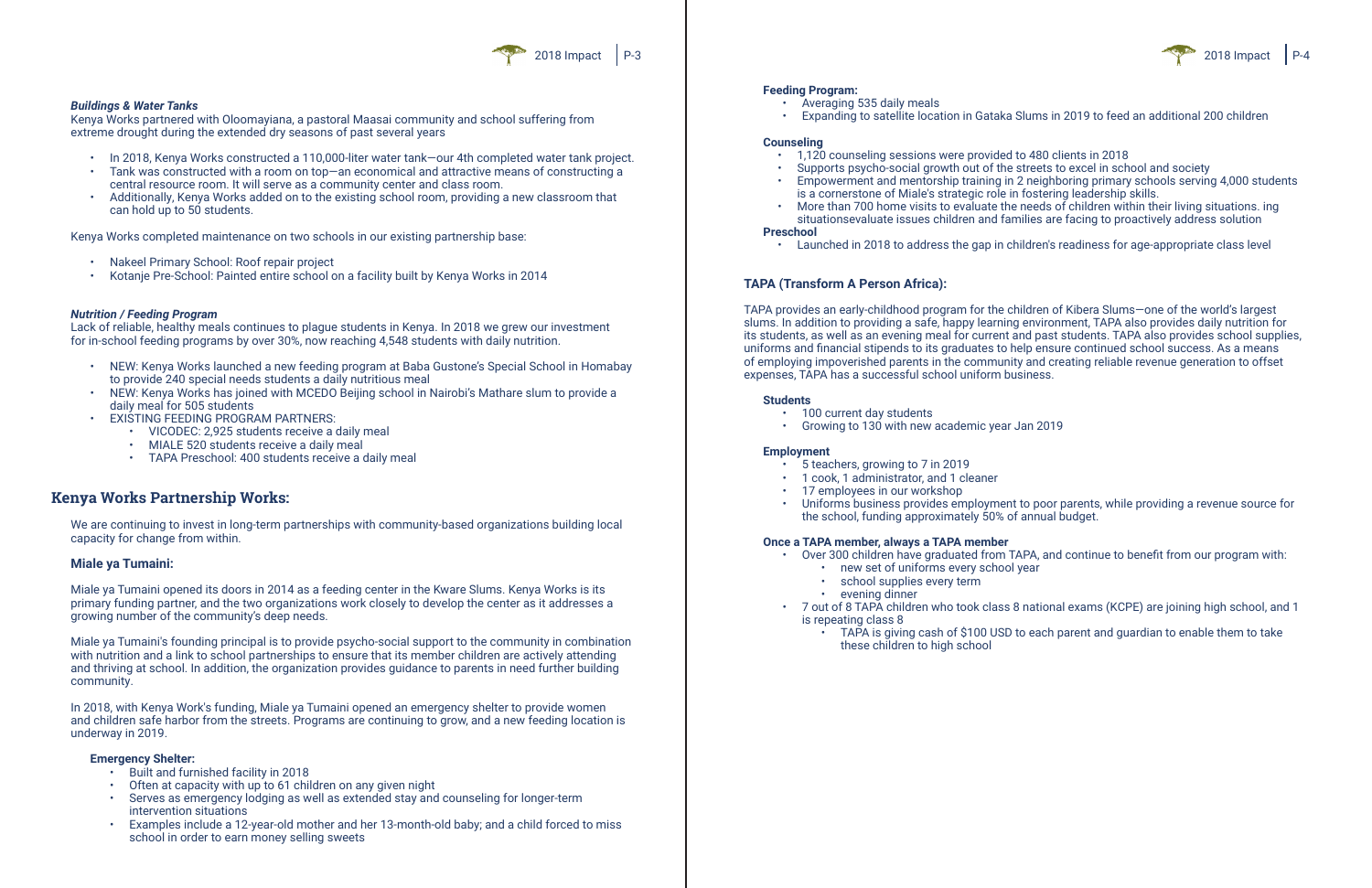

# **Kenya Works Operating Budget | 2019**



|                                             | <b>EXPENSE</b> |         | <b>CATEGORY TOTAL</b> |         |
|---------------------------------------------|----------------|---------|-----------------------|---------|
| <b>MAKINI PAD INITIATIVE</b>                |                |         |                       |         |
| Each Kit Contans:                           | \$             | 165,000 |                       |         |
| 1 Fabric Purse                              | \$             | 1,000   |                       |         |
| 8 Reusable Pads                             |                |         |                       |         |
| 2 Winged Holders                            |                |         |                       |         |
| 2 Plastic Pouches                           |                |         |                       |         |
| 2 Panties                                   |                |         | \$                    | 166,000 |
| <b>KENYA WORKS COMMUNITY WORKS (KWCW)</b>   |                |         |                       |         |
| 4 day workshop                              | \$             | 21,000  |                       |         |
| 1 day FGM Alternatives                      | Ś              | 6,000   | \$                    | 27,000  |
| <b>KENYA WORKS EDUCATION WORKS (KWEW)</b>   |                |         |                       |         |
| <b>Scholarships</b>                         |                |         |                       |         |
| Secondary                                   |                |         |                       |         |
| <b>Boarding School</b>                      | \$             | 47,000  |                       |         |
| Day School                                  | \$             | 4,600   |                       |         |
| Primary/VICODEC                             | Ś              | 70,500  |                       |         |
| <b>Buildings &amp; Infrastructure</b>       |                |         |                       |         |
| <b>School Maintenance</b>                   | \$             | 3,000   |                       |         |
| Water Tank w/ classroom                     | \$             | 15,000  |                       |         |
| <b>Feeding Programs</b>                     |                |         |                       |         |
| <b>MCDEO Beijing</b>                        | \$             | 12,195  |                       |         |
| <b>Baba Gurstone</b>                        | \$             | 12,616  | \$                    | 164,911 |
| <b>KENYA WORKS PARTNERSHIP WORKS (KWPW)</b> |                |         |                       |         |
| Miale ya Tumaini                            | \$             | 30,000  |                       |         |
| <b>TAPA</b>                                 | \$             | 5,000   | \$                    | 35,000  |
| <b>KENYA STAFF SALARY</b>                   |                |         |                       |         |
| <b>Social Work</b>                          | \$             | 3,600   |                       |         |
| <b>Field PM</b>                             | \$             | 2,400   |                       |         |
| IT.                                         | \$             | 250     |                       |         |
| Intern                                      | \$             | 300     |                       |         |
| <b>ED Salary</b><br>$^\star$                | \$             |         |                       |         |
| <b>Board Salary</b><br>$^\star$             | Ś              |         | \$                    | 6,550   |
| <b>OTHER EXPENSES</b>                       |                |         |                       |         |
| <b>Kenya Travel Support</b>                 | \$             | 2,000   |                       |         |
| <b>Professional Services</b>                | \$             | 6,000   |                       |         |
| Insurance                                   | \$             | 1,000   |                       |         |
| Marketing                                   | Ś              | 5,000   |                       |         |
| $\star$<br>Kenya ED Flight Expense          |                | 0       |                       |         |
|                                             |                |         | \$                    | 14,000  |
|                                             |                |         |                       |         |

413,461

\* In-kind contributions



# **Donor List**

Ahrens, Andie & Olivia Alsbach, Karen & Royce Tigelman, Colleen & Robert Konrad, Mr & Mrs R Anderson, Tara Anholzer, Ann & Jim Gain, Ann & Swanson, Gregory Arata, Heather & Gregory Bahn, Nicole Bailey, Susan Bale, Jeff Batley, Jill & Keith Bauer, Mary Beattie, Cathy Becher, Debra & Ben Beck, Barbara Beighley, Dawn & Joel Bellotti, Kathleen Bender, Mike Bendtsen, Carol Berkholtz, Robert Bertrand, Harold & Lynda Betters, Pat Bevers, Sherry Birch, Megan & Carsten Bluett, Amy & Charles Bongers, Julie Borden, Kim & Steve Bremhorst, Keevie & Randy Fletcher, Brian & Hickok, Robert Buckley, Jean & Pat Bush, Susan & Jay Cahill, Joseph Campbell, Jenny Canter, Judy Carpenter, Clyde Cartwright, Carroll & Herbert Your Cause, LLC Chambers, Gary Christenson, Carol Chybowski, Cathy & Frank Clark, Shelly & Dane Connell, Amy & Christpher Cook, Nina & Steve Cory, Marlene & William Craddock, Kappi & David Crozier, Amy & Jeffrey Kester, Daali & Gauthier, Lucien Skran, Claudena & Duncombe, David Degernes, Judy Derks, Sandra & Thomas Curt Detjen Fund Dismer, Karen Doerfler, Julie Donatelle, Kathy & Larry Doran, Sarah Duening, Mark

Durmeister, Mrs. Donald Edmonds, Sharon & Matthew Klejbuk, Christine & Heimel, Edward Edwards, Jill & John Efthimiou, Nikos Eggers, Maxine Ehlers, Beth & Scott Edison Elementary School Ellesin-Janus, Thea Exenberger, Janice & Albert Feldkamp, Margaret Freeman, Marillyn & Ralph Freeman, Robin & Robert Frikart, Laura Fry, Marcia & Jack Gamm, Julie & Dave Garceau, John Garvey, Beth Gasser, Philip Gates, Sherri Geitner, James Gill, Cathie & Greg Gliganic, Kris Grainger, George Green, Donna Green, Rose Mary Green, Terri Greunke, Margaret & Thomas Grode, Kenneth Groggel, Greg Guthery, James & Melissa Gwilliam, Jennifer Haas, Marlene & Francis Haas, Sue & Gerald Hagen, Joy & Jonathan Hall, Pat & Tom Hallada, Sheila & Robert Halse, Rebecca Hamilton, Steve & Mary Hamlet, Barbara Hamp, Colleen & Eugene Hanke, Darlene & David Hansen, Lisa & Cory Happel, Claudine & Jim Hardwick, Joyce Harp-Jirschele, Mary Hatem-McGee, Barbara Heard, Troy & Merinda Heath, Brian Heath, Lauren & Neal Heid, Carol & Paul Hein, Cathy & Dan Heiner, Julie & Ken Hemmen, Tammy & Jim Henderson, Brendon Hessil, Elaine Hietpas, Cheryl & Pat

Hietpas, Kris & Don Hoersch, Lori Hoiepfner, Laura Hoke, Carroll & Charles Hosmer, Mary & Ray Hull, Mylinda & Brian Jacobs, Bob Jacobs, Trich James, Mary Beth & Barry Jamison, Drew Janson, Robin & Jeff Janssen, Ruth Detjen, Jean & Romenesko, Jeff Jensen, Abby Jick, Karen Itow, Laurie & Gretzer, John Schmidt, John & Schaller-Schmidt, Julie Johnson, Eric Johnson, Mary Anne Jorgensen, Patti Pennings, Joan & Driessen, Judy Kalteux, Timothy Kandler, Imelda & Todd Kaufman, Jane Kaufman, Paul & Jamie Kaufman, Tara & John Kelley, Carol & Neil Kelley, Margaret & Bill Kempen, Brian Kemppainen, Philip & Paula Schmidt, Maggie & Danila, Ken Kennedy, Shannon Kent, Annette Kessenich, Eric & Mari Kessenich, Jenna & Mike Kessenich, Mary Kay & William Kiefer, Nancy & Paul Kilma, Nancy King, Marybeth Kleist, Donald Klewin, Judith & William Klister, Brenda & Paul Knapp, Beverly & Gordon Knight, Carol Knoke, Kyle Knuth, Kay & Mark Koel, Mike Konrad, Marcia Korn, Cindy Krick, Vicky & Tom Krizan, Angela Kroll, Elizabeth Kroll, Jerome Kunde, Rebecca & Joe Kuper, Steve Kurz, Katie Lacerte, Justin